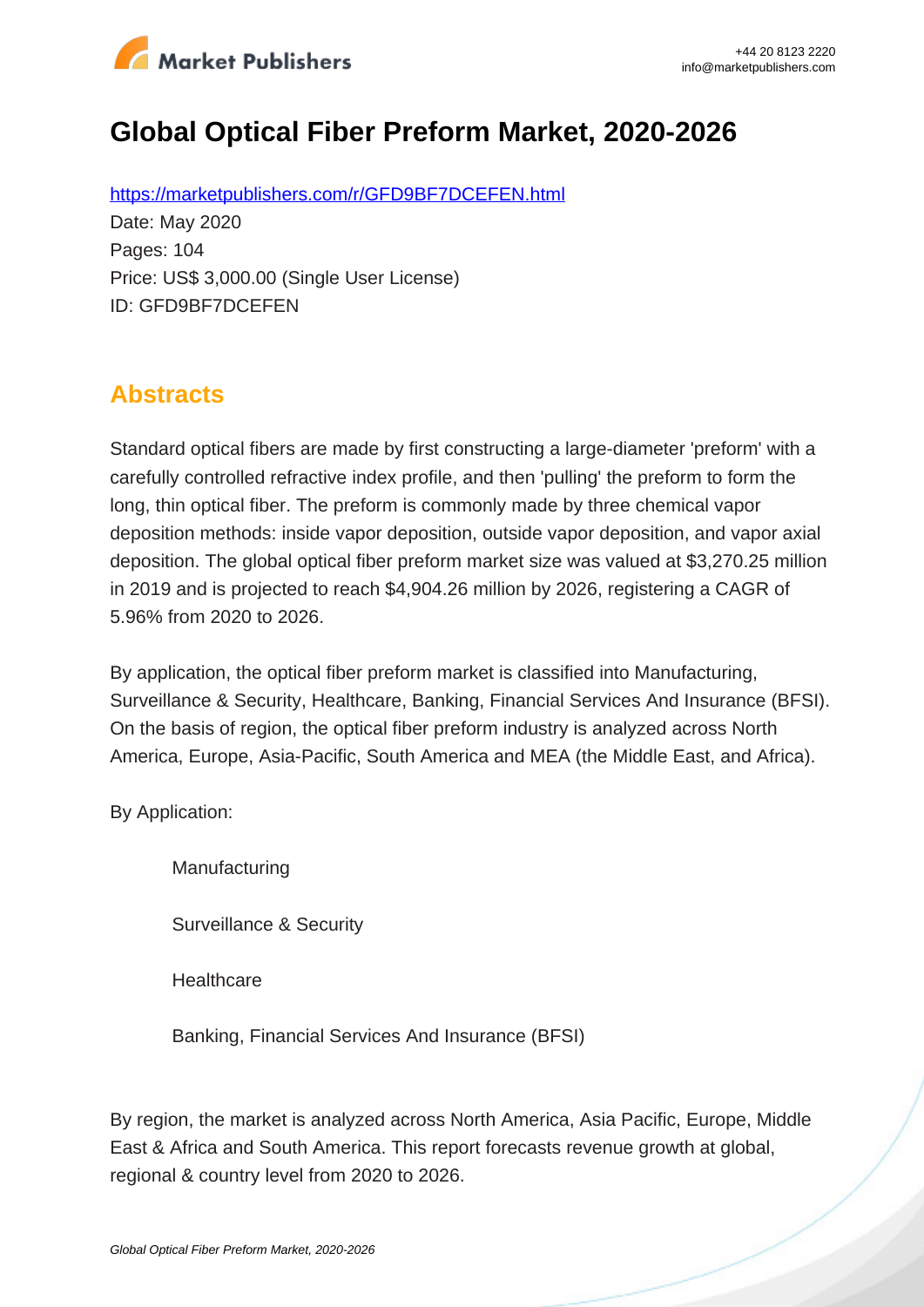

North America (U.S., Canada, Mexico, etc.)

Asia-Pacific (China, Japan, India, Korea, Australia, Indonesia, Taiwan, Thailand, etc.)

Europe (Germany, UK, France, Italy, Russia, Spain, etc.)

Middle East & Africa (Turkey, Saudi Arabia, Iran, Egypt, Nigeria, UAE, Israel, South Africa, etc.)

South America (Brazil, Argentina, Colombia, Chile, Venezuela, Peru, etc.)

The market research report covers the analysis of key stake holders of the optical fiber preform market. Some of the leading players profiled in the report include:

Chengdu Sei Optical Fiber Co., Ltd.

Corning Incorporated

Fiberhome Telecommunication Technologies Co., Ltd.

Fujikura Ltd.

Furukawa Electric Co., Ltd.

Futong Group Co., Ltd.

Hengtong Optic-Electric Co. Ltd.

Potevio Fasten Optical Communication

Prysmian S.p.A.

Shin-Etsu Chemical Co., Ltd.

Sumitomo Electric Industries, Ltd.

Twentsche (Nanjing) Fibre Optics Ltd.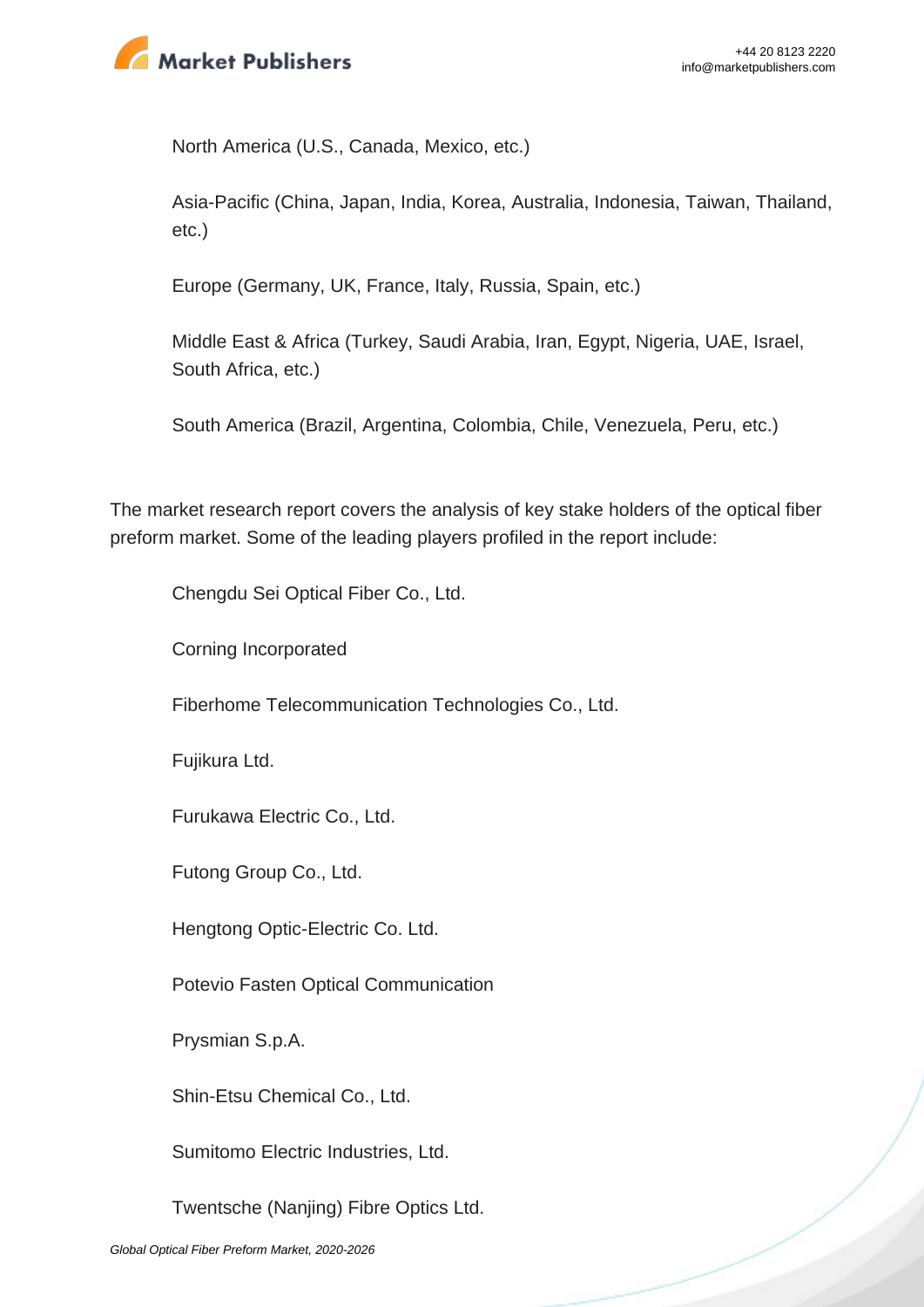

Yangtze Optical Fibre and Cable Joint Stock Limited Company (YOFC)

ZTT International Limited

\*list is not exhaustive, request free sample to get a complete list of companies

The base year of the study is 2019, and forecasts run up to 2026.

Research Objective

To analyze and forecast the market size of global optical fiber preform market.

To classify and forecast global optical fiber preform market based on application.

To identify drivers and challenges for global optical fiber preform market.

To examine competitive developments such as mergers & acquisitions, agreements, collaborations and partnerships, etc., in global optical fiber preform market.

To conduct pricing analysis for global optical fiber preform market.

To identify and analyze the profile of leading players operating in global optical fiber preform market.

The report is useful in providing answers to several critical questions that are important for the industry stakeholders such as manufacturers and partners, end users, etc., besides allowing them in strategizing investments and capitalizing on market opportunities. Key target audience are:

Manufacturers of optical fiber preform

Raw material suppliers

Market research and consulting firms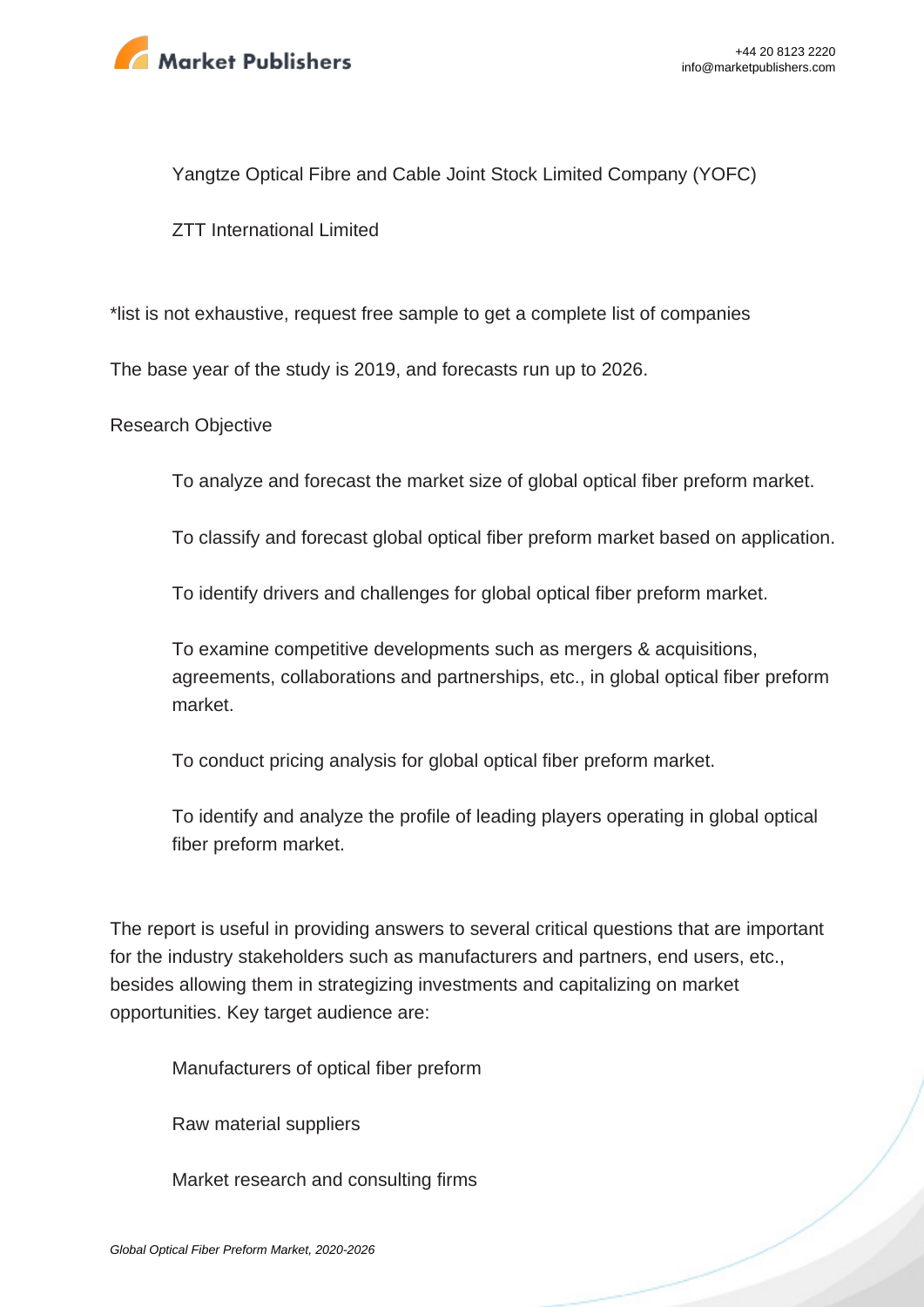

Government bodies such as regulating authorities and policy makers

Organizations, forums and alliances related to optical fiber preform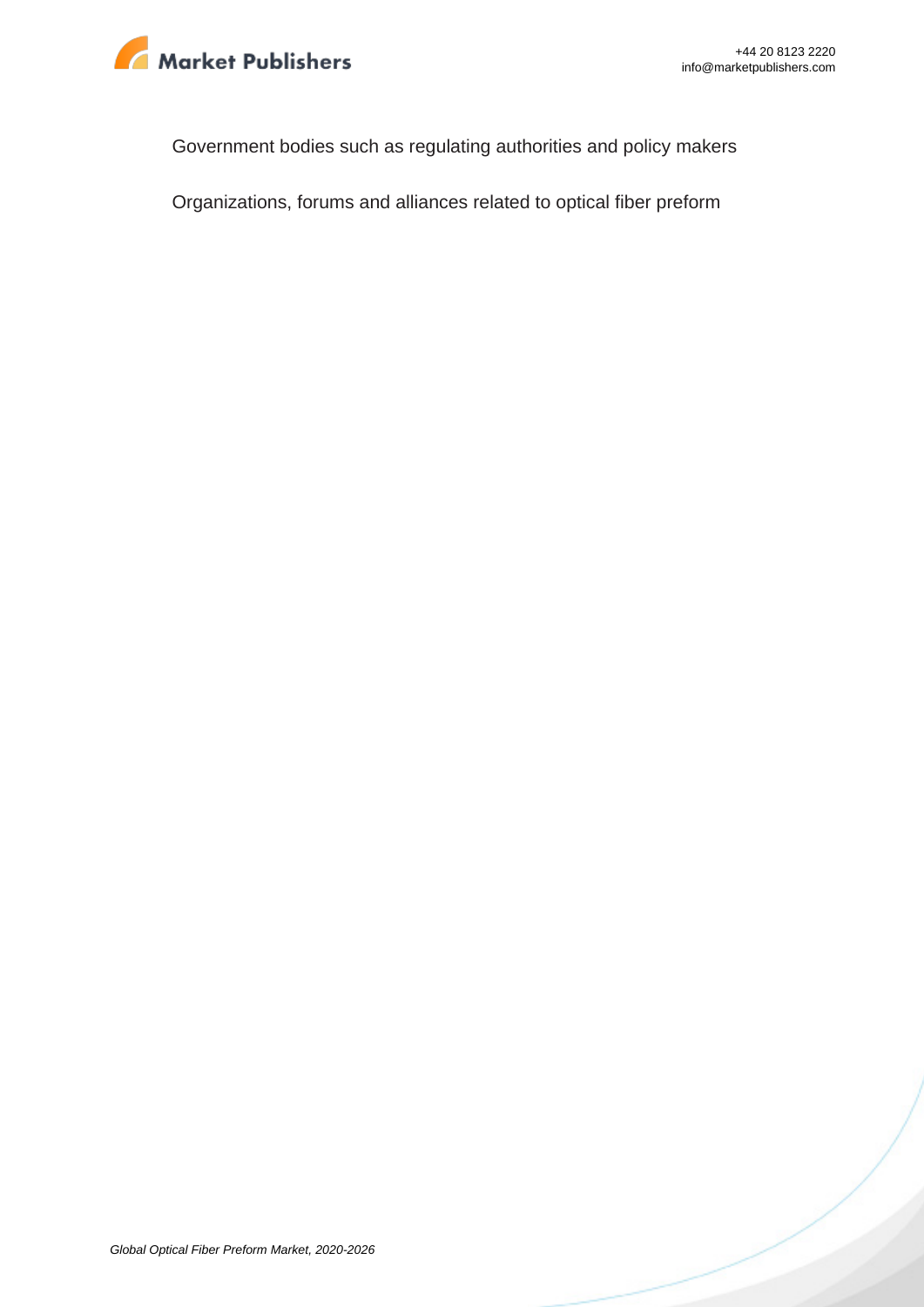

## **Contents**

#### **PART 1. INTRODUCTION**

- 1.1 Market Definition
- 1.2 Key Benefit
- 1.3 Market Segment

#### **PART 2. METHODOLOGY**

- 2.1 Primary
- 2.2 Secondary

#### **PART 3. EXECUTIVE SUMMARY**

#### **PART 4. MARKET OVERVIEW**

- 4.1 Introduction
- 4.2 Market Size and Forecast
- 4.3 Market Dynamics
	- 4.3.1 Drivers
	- 4.3.2 Restraints
- 4.4 Impact of COVID-19 Pandemic on Global Economy
- 4.5 Porter's Five Forces Analysis
	- 4.5.1 Bargaining Power of Suppliers
	- 4.5.2 Bargaining Power of Consumers
	- 4.5.3 Threat of New Entrants
	- 4.5.4 Threat of Substitute Products and Services
	- 4.5.5 Degree of Competition

#### **PART 5. GLOBAL MARKET FOR OPTICAL FIBER PREFORM BY APPLICATION**

- 5.1 Market Overview
- 5.2 Manufacturing
- 5.2.1 Market Size and Forecast
- 5.3 Surveillance & Security
- 5.3.1 Market Size and Forecast
- 5.4 Healthcare
	- 5.4.1 Market Size and Forecast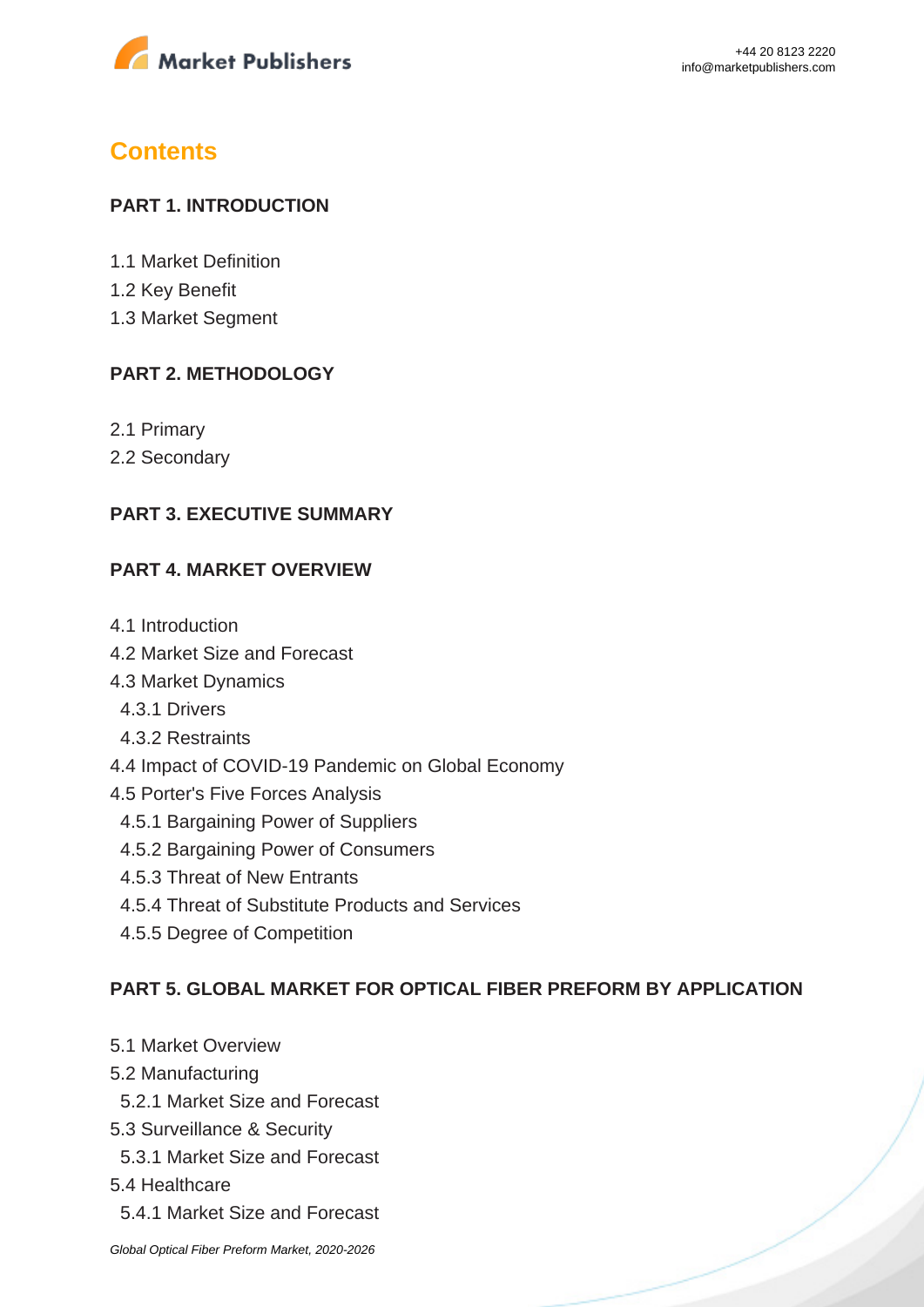

- 5.5 Banking, Financial Services And Insurance (BFSI)
	- 5.5.1 Market Size and Forecast

#### **PART 6. GLOBAL MARKET FOR OPTICAL FIBER PREFORM BY GEOGRAPHY**

- 6.1 Overview
	- 6.1.1 Market Size and Forecast
- 6.2 North America
	- 6.2.1 Market Size and Forecast
	- 6.2.2 North America: Optical Fiber Preform Market by Country
		- 6.2.2.1 United States
		- 6.2.2.2 Canada
		- 6.2.2.3 Mexico
- 6.3 Europe
	- 6.3.1 Market Size and Forecast
	- 6.3.2 Europe: Optical Fiber Preform Market by Country
	- 6.3.2.1 Germany
	- 6.3.2.2 France
	- 6.3.2.3 United Kingdom
	- 6.3.2.4 Italy
	- 6.3.2.5 Rest of The Europe
- 6.4 Asia-Pacific
	- 6.4.1 Market Size and Forecast
	- 6.4.2 Asia-Pacific: Optical Fiber Preform Market by Country
	- 6.4.2.1 China
	- 6.4.2.2 India
	- 6.4.2.3 Japan
	- 6.4.2.4 South Korea
	- 6.4.2.5 ASEAN Countries
- 6.5 Middle East and Africa (MEA)
	- 6.5.1 Market Size and Forecast
	- 6.5.2 MEA: Optical Fiber Preform Market by Country
	- 6.5.2.1 Saudi Arabia
	- 6.5.2.2 South Africa
	- 6.5.2.3 Turkey
- 6.6 South America
	- 6.6.1 Market Size and Forecast
	- 6.6.2 South America: Optical Fiber Preform Market by Country
		- 6.6.2.1 Brazil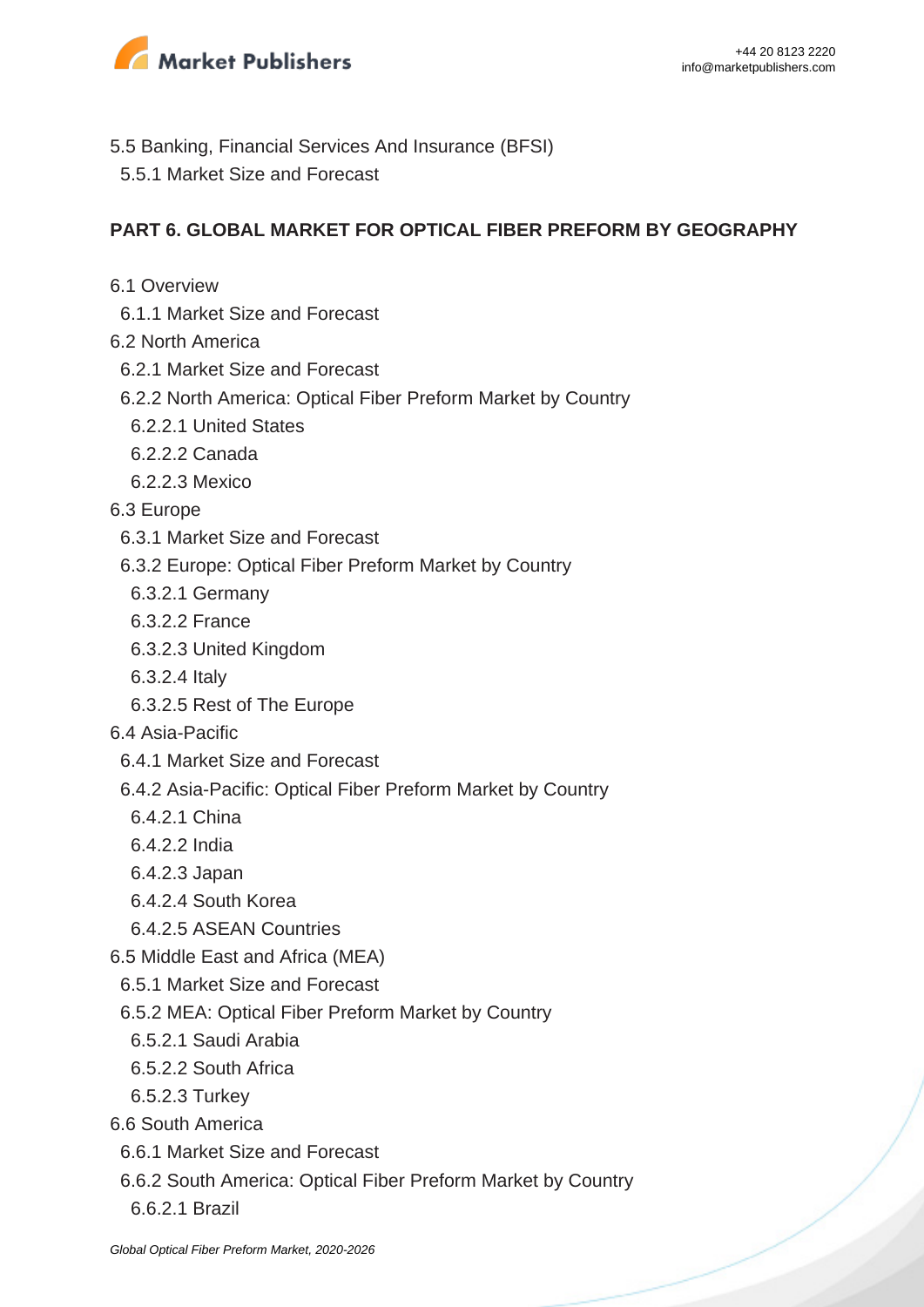

 6.6.2.2 Argentina 6.6.2.3 Rest of South America

#### **PART 7. COMPETITIVE LANDSCAPE**

- 7.1 Market Share
- 7.2 Mergers & Acquisitions, Agreements, Collaborations and Partnerships

### **PART 8. KEY COMPETITOR PROFILES**

- 8.1 Chengdu Sei Optical Fiber Co., Ltd.
- 8.2 Corning Incorporated
- 8.3 Fiberhome Telecommunication Technologies Co., Ltd.
- 8.4 Fujikura Ltd.
- 8.5 Furukawa Electric Co., Ltd.
- 8.6 Futong Group Co., Ltd.
- 8.7 Hengtong Optic-Electric Co. Ltd.
- 8.8 Potevio Fasten Optical Communication
- 8.9 Prysmian S.p.A.
- 8.10 Shin-Etsu Chemical Co., Ltd.
- 8.11 Sumitomo Electric Industries, Ltd.
- 8.12 Twentsche (Nanjing) Fibre Optics Ltd.
- 8.13 Yangtze Optical Fibre and Cable Joint Stock Limited Company (YOFC)
- 8.14 ZTT International Limited
- \*LIST IS NOT EXHAUSTIVE

#### **PART 9. PATENT ANALYSIS**

- 9.1 Patent Statistics
- 9.2 Regional Analysis
- 9.3 Trends Analysis

#### **DISCLAIMER**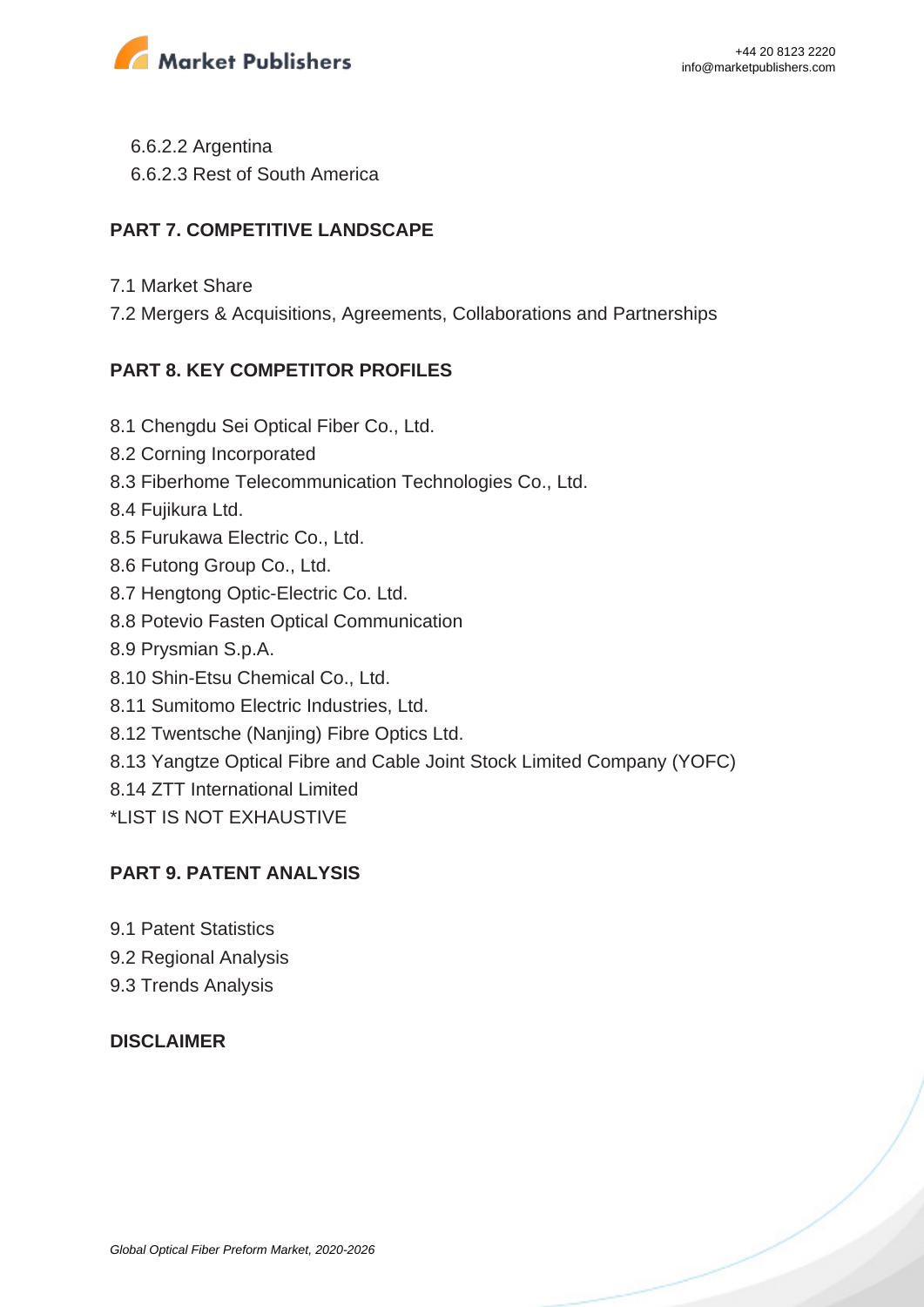

### **About**

**ABOUT GEN CONSULTING COMPANY**